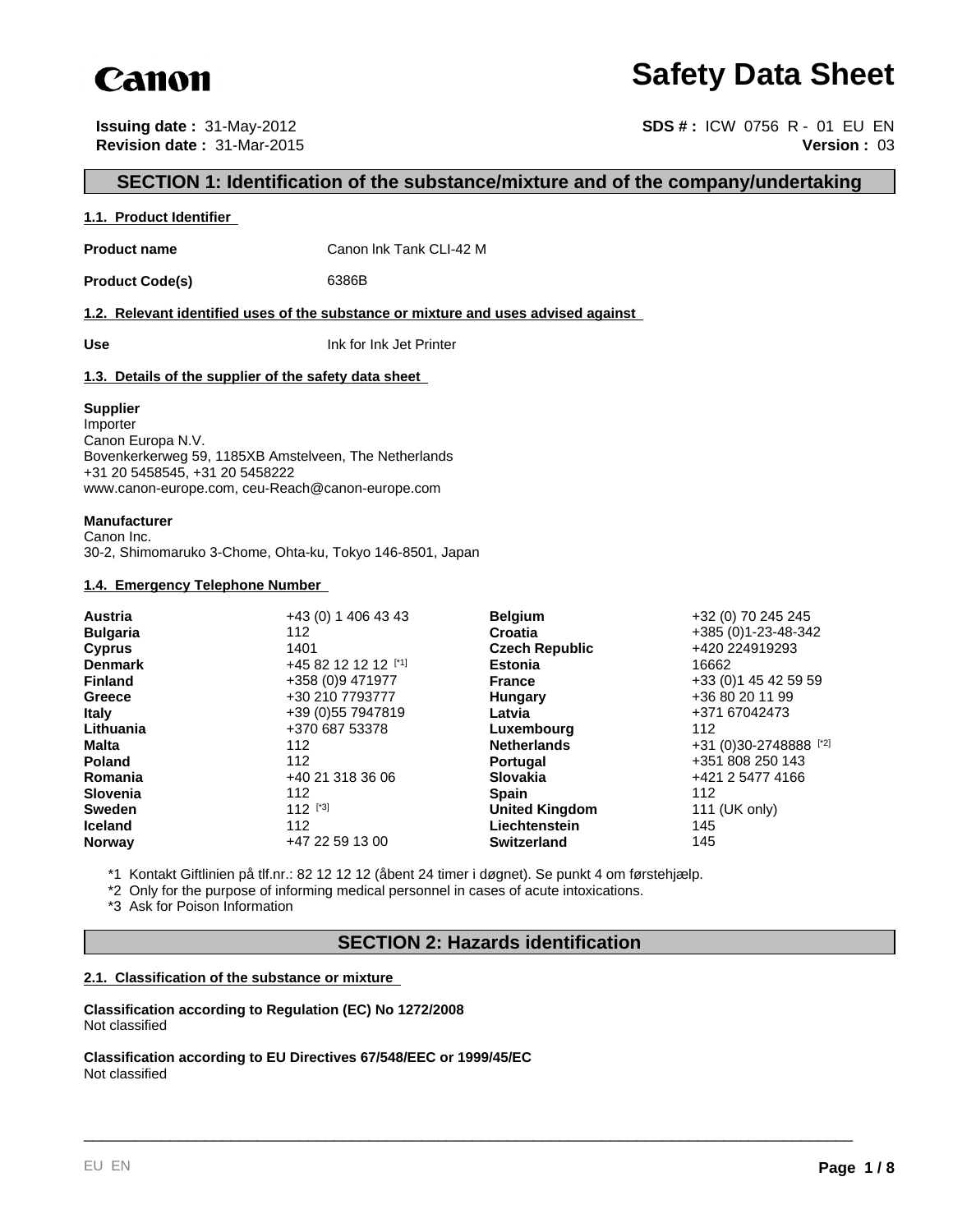#### **2.2. Label Elements**

#### **Labelling according to Regulation (EC) No 1272/2008**

Contains 1,2-benzisothiazol-3(2H)-one. May produce an allergic reaction. Contains less than 30% of components with unknown hazards to the aquatic environment.

#### **Hazard pictograms**

Not required

#### **Signal word** Not required

**Hazard statements** Not required

**Precautionary Statements - EU (§28, 1272/2008)** Not required

#### **Other Information**

Labelling according to Regulation (EU) No 528/2012 Contains a preservative to control microbial deterioration.

#### **2.3. Other Hazards**

None

## **SECTION 3: Composition/information on ingredients**

\_\_\_\_\_\_\_\_\_\_\_\_\_\_\_\_\_\_\_\_\_\_\_\_\_\_\_\_\_\_\_\_\_\_\_\_\_\_\_\_\_\_\_\_\_\_\_\_\_\_\_\_\_\_\_\_\_\_\_\_\_\_\_\_\_\_\_\_\_\_\_\_\_\_\_\_\_\_\_\_\_\_\_\_\_\_\_\_\_

#### **3.2. Mixtures**

| <b>Chemical name</b> | <b>CAS-No</b> | <b>EC-No</b> | <b>REACH registration</b><br>number | Weight %  | <b>Classification</b><br>(67/548) | Indication of<br>danger              | <b>Classification (Reg.)</b><br>1272/2008) |
|----------------------|---------------|--------------|-------------------------------------|-----------|-----------------------------------|--------------------------------------|--------------------------------------------|
| Ethylene urea        | 120-93-4      | 204-436-4    | None                                | $10 - 15$ | Xi: R36                           | IXi - Irritant                       | $Eve$ Irrit. 2 (H319)                      |
| Glycerin             | $56 - 81 - 5$ | 200-289-5    | None                                | $5 - 10$  | <b>None</b>                       | <b>None</b>                          | None                                       |
| Pyridine Azo dye     | <b>CBI</b>    | <b>CBI</b>   | <b>CBI</b>                          | $-5$      | N: R51-53                         | N - Dangerous for<br>the environment | Aquatic Chronic 2<br>(H411)                |
| Glvcol               | CBI           | CBI          | None                                | $10 - 15$ | <b>None</b>                       | <b>None</b>                          | None                                       |
| Water                | 7732-18-5     | 231-791-2    | None                                | $60 - 80$ | <b>None</b>                       | <b>None</b>                          | None                                       |

For the full text of the R-phrases mentioned in this Section, see Section 16. For the full text of the H-Statements mentioned in this Section, see Section 16.

## **SECTION 4: First aid measures**

#### **4.1. Description of first aid measures**

| <b>Inhalation</b>                                                | Move to fresh air. Get medical attention immediately if symptoms occur.                                     |
|------------------------------------------------------------------|-------------------------------------------------------------------------------------------------------------|
| Ingestion                                                        | Rinse mouth. Drink 1 or 2 glasses of water. Get medical attention immediately if symptoms<br>occur.         |
| <b>Skin Contact</b>                                              | Wash off immediately with soap and plenty of water. Get medical attention immediately if<br>symptoms occur. |
| <b>Eye Contact</b>                                               | Flush with plenty of water. Get medical attention immediately if symptoms occur.                            |
| 4.2. Most important symptoms and effects, both acute and delayed |                                                                                                             |

\_\_\_\_\_\_\_\_\_\_\_\_\_\_\_\_\_\_\_\_\_\_\_\_\_\_\_\_\_\_\_\_\_\_\_\_\_\_\_\_\_\_\_\_\_\_\_\_\_\_\_\_\_\_\_\_\_\_\_\_\_\_\_\_\_\_\_\_\_\_\_\_\_\_\_\_\_\_\_\_\_\_\_\_\_\_\_\_\_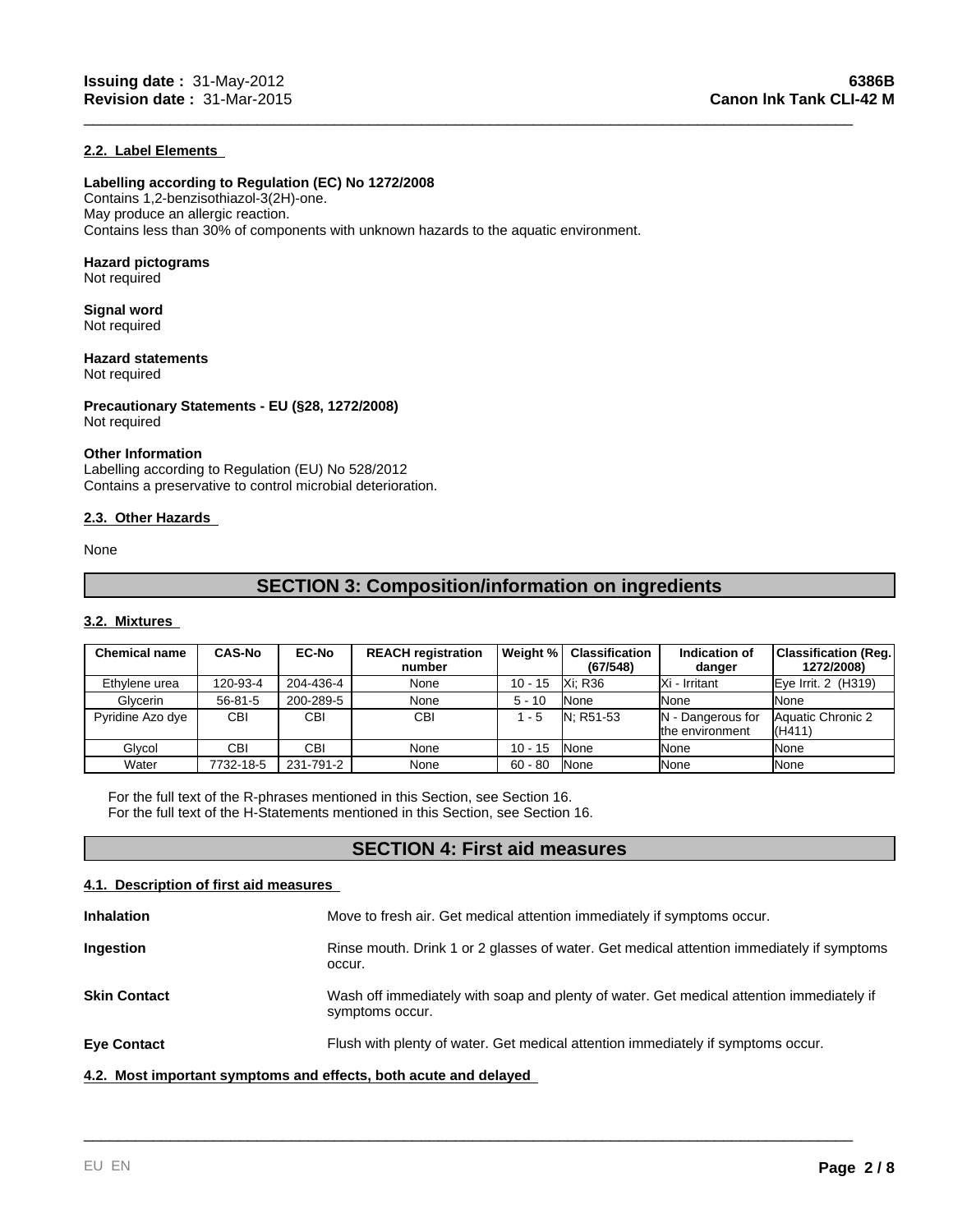| <b>Inhalation</b>      | None under normal use. Symptoms of overexposure are dizziness, headache, tiredness,<br>nausea, unconsciousness, cessation of breathing. |
|------------------------|-----------------------------------------------------------------------------------------------------------------------------------------|
| <b>Ingestion</b>       | None under normal use. Ingestion may cause gastrointestinal irritation, nausea, vomiting<br>and diarrhea.                               |
| <b>Skin Contact</b>    | None under normal use.                                                                                                                  |
| <b>Eye Contact</b>     | None under normal use. May cause slight irritation.                                                                                     |
| <b>Chronic Effects</b> | None under normal use.                                                                                                                  |

\_\_\_\_\_\_\_\_\_\_\_\_\_\_\_\_\_\_\_\_\_\_\_\_\_\_\_\_\_\_\_\_\_\_\_\_\_\_\_\_\_\_\_\_\_\_\_\_\_\_\_\_\_\_\_\_\_\_\_\_\_\_\_\_\_\_\_\_\_\_\_\_\_\_\_\_\_\_\_\_\_\_\_\_\_\_\_\_\_

#### **4.3. Indication of any immediate medical attention and special treatment needed**

None

## **SECTION 5: Firefighting measures**

#### **5.1. Extinguishing media**

#### **Suitable extinguishing media** Use CO2, dry chemical, or foam, Water.

#### **Unsuitable extinguishing media** None

#### **5.2. Special hazards arising from the substance or mixture**

#### **Special Hazard** None

**Hazardous combustion products** Carbon dioxide (CO 2), Carbon monoxide (CO)

#### **5.3. Advice for firefighters**

#### **Special protective equipment for fire-fighters** None

## **SECTION 6: Accidental release measures**

#### **6.1. Personal precautions, protective equipment and emergency procedures**

Avoid contact with skin, eyes and clothing.

#### **6.2. Environmental Precautions**

Keep out of waterways.

#### **6.3. Methods and material for containment and cleaning up**

Wipe up with adsorbent material (e.g. cloth, fleece).

#### **6.4. Reference to other sections**

#### None

## **SECTION 7: Handling and storage**

\_\_\_\_\_\_\_\_\_\_\_\_\_\_\_\_\_\_\_\_\_\_\_\_\_\_\_\_\_\_\_\_\_\_\_\_\_\_\_\_\_\_\_\_\_\_\_\_\_\_\_\_\_\_\_\_\_\_\_\_\_\_\_\_\_\_\_\_\_\_\_\_\_\_\_\_\_\_\_\_\_\_\_\_\_\_\_\_\_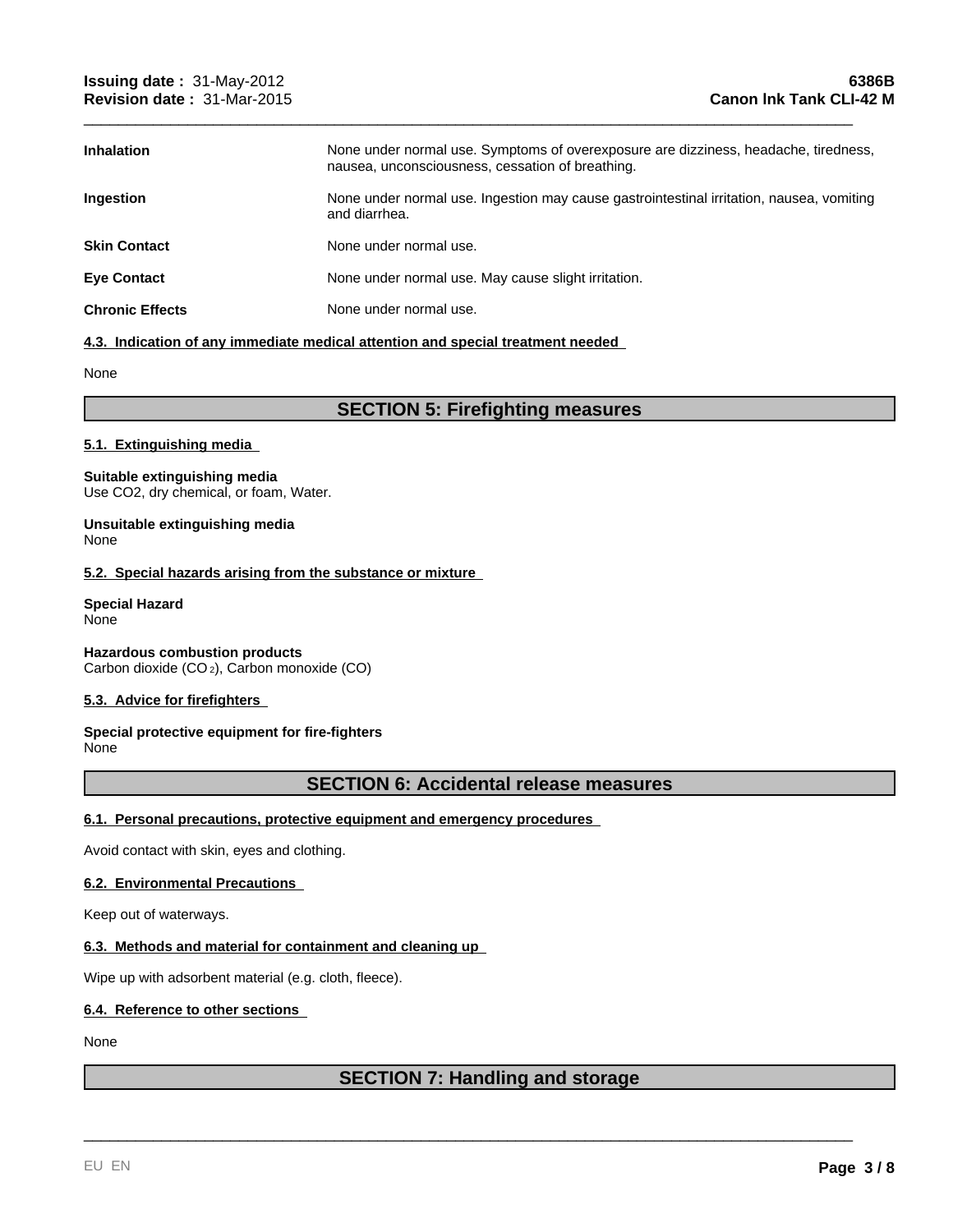#### **7.1. Precautions for safe handling**

Avoid contact with skin, eyes and clothing. Clean contaminated surface thoroughly. Use with adequate ventilation.

#### **7.2. Conditions for safe storage, including any incompatibilities**

Keep in a dry, cool and well-ventilated place. Keep out of the reach of children. Keep away from direct sunlight. Keep away from heat and sources of ignition.

\_\_\_\_\_\_\_\_\_\_\_\_\_\_\_\_\_\_\_\_\_\_\_\_\_\_\_\_\_\_\_\_\_\_\_\_\_\_\_\_\_\_\_\_\_\_\_\_\_\_\_\_\_\_\_\_\_\_\_\_\_\_\_\_\_\_\_\_\_\_\_\_\_\_\_\_\_\_\_\_\_\_\_\_\_\_\_\_\_

#### **7.3. Specific end uses**

Ink for Ink Jet Printer. Obtain special instructions before use.

### **SECTION 8: Exposure controls/personal protection**

#### **8.1. Control parameters**

#### **Exposure Limits**

| <b>Chemical name</b>      | <b>EU OEL</b>                                             | <b>Austria</b>                 | <b>Belgium</b>                | <b>Bulgaria</b>                                                           | <b>Cyprus</b>                                                                                               |
|---------------------------|-----------------------------------------------------------|--------------------------------|-------------------------------|---------------------------------------------------------------------------|-------------------------------------------------------------------------------------------------------------|
| Glycerin<br>$56 - 81 - 5$ | None                                                      | None                           | TWA: $10 \text{ mg/m}^3$      | None                                                                      | None                                                                                                        |
| <b>Chemical name</b>      | <b>Czech Republic</b>                                     | <b>Denmark</b>                 | <b>Finland</b>                | <b>France</b>                                                             | Germany                                                                                                     |
| Glycerin<br>$56 - 81 - 5$ | TWA: $10 \text{ mg/m}^3$<br>Ceiling: 15 mg/m <sup>3</sup> | None                           | TWA: $20 \text{ mg/m}^3$      | TWA: $10 \text{ mg/m}^3$                                                  | DFG TWA: 50 mg/m <sup>3</sup><br>inhalable fraction<br>Ceiling / Peak: 100<br>$mq/m3$ inhalable<br>fraction |
| <b>Chemical name</b>      | <b>Greece</b>                                             | <b>Hungary</b>                 | <b>Ireland</b>                | <b>Italy</b>                                                              | <b>Netherlands</b>                                                                                          |
| Glycerin<br>$56 - 81 - 5$ | TWA: $10 \text{ mg/m}^3$                                  | None                           | TWA: $10 \text{ mg/m}^3$ mist | None                                                                      | None                                                                                                        |
| <b>Chemical name</b>      | <b>Poland</b>                                             | Portugal                       | <b>Romania</b>                | <b>Slovakia</b>                                                           | <b>Spain</b>                                                                                                |
| Glycerin<br>$56 - 81 - 5$ | TWA: $10 \text{ mg/m}^3$<br>aerosol                       | TWA: 10 mg/m <sup>3</sup> mist | None                          | None                                                                      | TWA: $10 \text{ mg/m}^3$ mist                                                                               |
| <b>Chemical name</b>      | <b>Sweden</b>                                             | <b>United Kingdom</b>          | <b>Norway</b>                 | <b>Switzerland</b>                                                        | <b>Turkey</b>                                                                                               |
| Glycerin<br>$56 - 81 - 5$ | None                                                      | TWA: 10 mg/m <sup>3</sup> mist | None                          | TWA: 50 mg/m $3$<br>inhalable<br>STEL: 100 mg/m <sup>3</sup><br>inhalable | None                                                                                                        |

#### **8.2. Exposure controls**

**Appropriate engineering controls** None under normal use conditions.

#### **Individual protection measures, such as personal protective equipment**

| <b>Eve/face Protection</b>    | Not required under normal use. |
|-------------------------------|--------------------------------|
| <b>Skin Protection</b>        | Not required under normal use. |
| <b>Respiratory Protection</b> | Not required under normal use. |
| <b>Thermal hazards</b>        | Not Applicable                 |

## **SECTION 9: Physical and chemical properties**

#### **9.1. Information on basic physical and chemical properties**

**Appearance Magenta ; Liquid Contract Contract Contract Contract Contract Contract Contract Contract Contract Contract Contract Contract Contract Contract Contract Contract Contract Contract Contract Contract Contract Co** Odor<br>
Odor threshold<br>
pH<br>
Melting/Freezing point (°C)<br>
Melting/Freezing point (°C)<br>
Melting/Freezing point (°C)<br>
No data available<br>
No data available **Odor threshold**<br> **Odor threshold**<br> **PH**<br>  $7 - 9$ <br>  $7 - 9$ **pH** 7 - 9 **Melting/Freezing point (°C)** No data available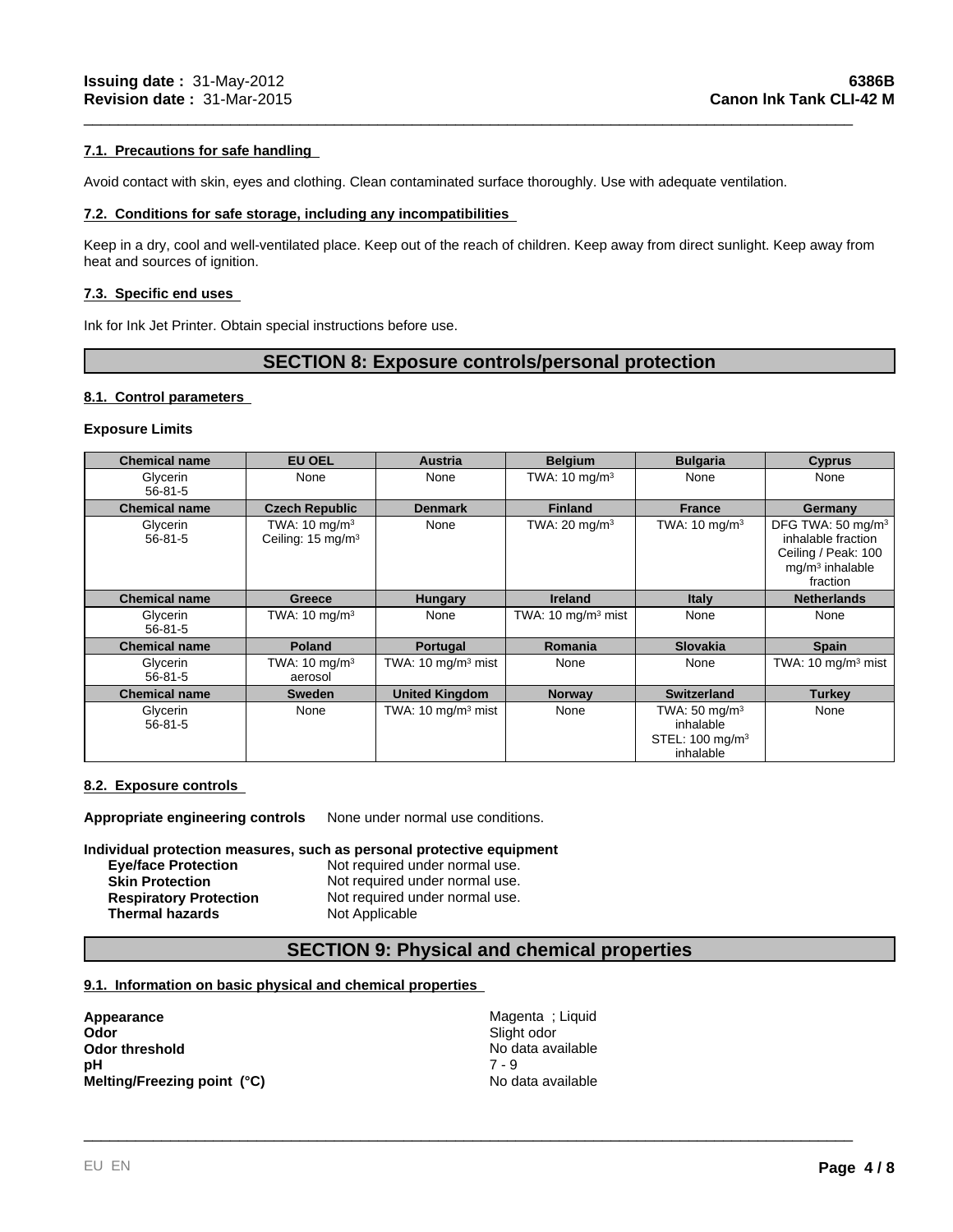**Evaporation Rate Evaporation Rate Evaporation Rate Flammability (solid, gas) No data available Flammability (solid, gas) No data available Flammability Limits in Air Upper Flammability Limit** None; estimated None; estimated None; estimated None; estimated None; estimated None; estimated None; estimated None; estimated None; estimated None; estimated None; estimated None; estimated Non **Lower Flammability Limit Vapor pressure** No data available No data available **Vapor Density No data available** No data available **Relative density** 1.0 - 1.1 **Solubility(ies)** Water; miscible **Partition coefficient: n-octanol/water** No data available<br> **Autoignition Temperature (°C)** None: estimated **Explosive properties None**; estimated **Oxidizing properties None; estimated None; estimated Boiling Point/Range (°C)** No data available **Flash Point (°C)**  $\overrightarrow{ }$   $\overrightarrow{ }$  None; estimated **Autoignition Temperature (°C) Decomposition Temperature (°C) Viscosity (mPa s)** 

# Not flammable; Not combustible

No data available<br>1 - 5

\_\_\_\_\_\_\_\_\_\_\_\_\_\_\_\_\_\_\_\_\_\_\_\_\_\_\_\_\_\_\_\_\_\_\_\_\_\_\_\_\_\_\_\_\_\_\_\_\_\_\_\_\_\_\_\_\_\_\_\_\_\_\_\_\_\_\_\_\_\_\_\_\_\_\_\_\_\_\_\_\_\_\_\_\_\_\_\_\_

#### **9.2. Other Information**

No data available

## **SECTION 10: Stability and reactivity**

#### **10.1. Reactivity**

None

#### **10.2. Chemical stability**

**Stable** 

#### **10.3. Possibility of Hazardous Reactions**

None

#### **10.4. Conditions to Avoid**

None

#### **10.5. Incompatible materials**

Acids, Bases, Oxidizing agents, Reducing agents.

#### **10.6. Hazardous Decomposition Products**

Carbon dioxide (CO 2), Carbon monoxide (CO), and/or Ammonia.

## **SECTION 11: Toxicological information**

\_\_\_\_\_\_\_\_\_\_\_\_\_\_\_\_\_\_\_\_\_\_\_\_\_\_\_\_\_\_\_\_\_\_\_\_\_\_\_\_\_\_\_\_\_\_\_\_\_\_\_\_\_\_\_\_\_\_\_\_\_\_\_\_\_\_\_\_\_\_\_\_\_\_\_\_\_\_\_\_\_\_\_\_\_\_\_\_\_

#### **11.1. Information on toxicological effects**

| <b>Acute toxicity</b>             | No data available                            |
|-----------------------------------|----------------------------------------------|
| <b>Skin corrosion/irritation</b>  | Non-irritant (Estimate) (OECD Guideline)     |
| Serious eye damage/eye irritation | Minimal irritant (Estimate) (OECD Guideline) |
| <b>Sensitization</b>              | Non-sensitizer (Estimate) (OECD Guideline)   |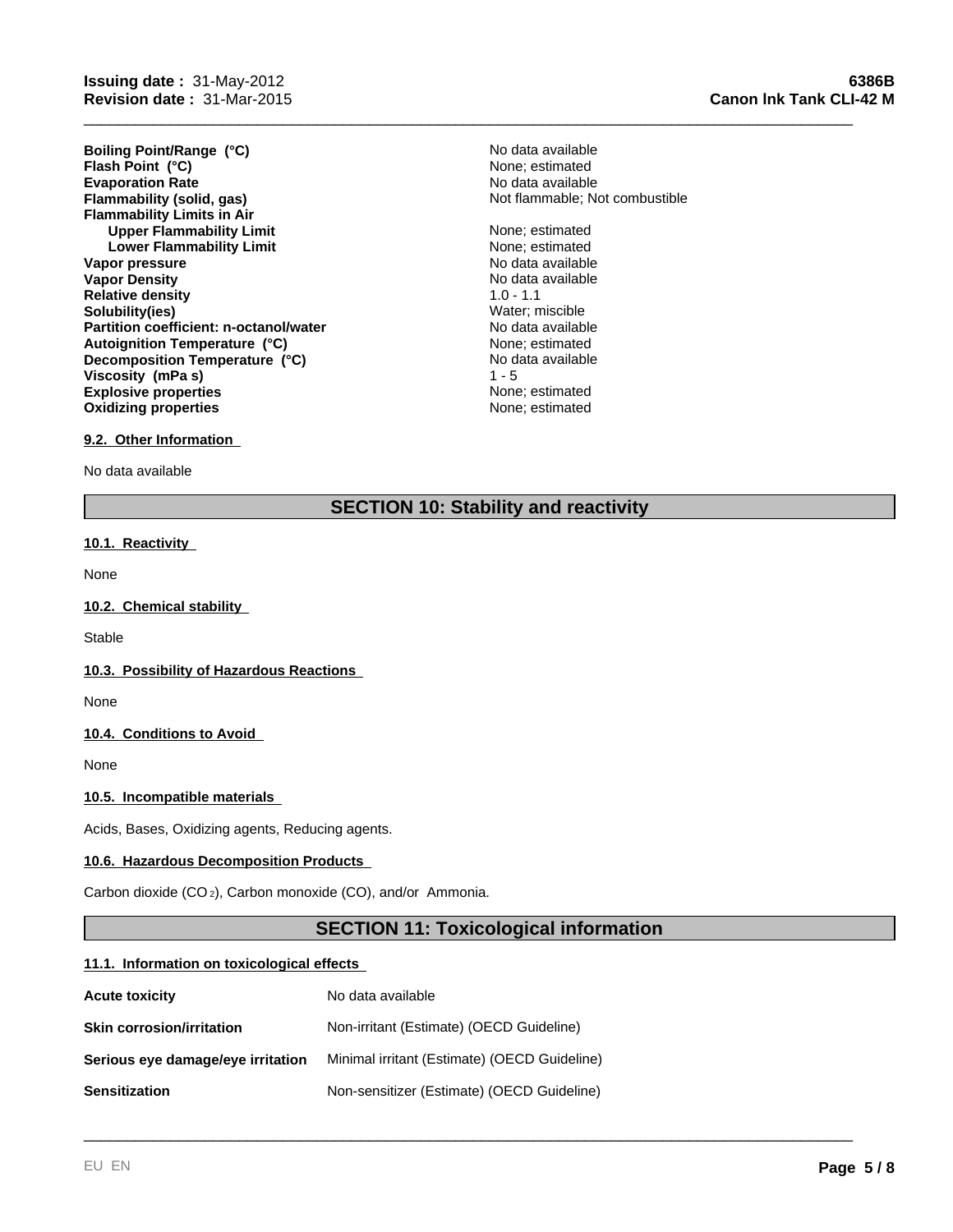| Germ cell mutagenicity          | Ames test: Negative |
|---------------------------------|---------------------|
| Carcinogenicity                 | No data available   |
| <b>Reproductive Toxicity</b>    | No data available   |
| <b>STOT - single exposure</b>   | No data available   |
| <b>STOT - repeated exposure</b> | No data available   |
| <b>Aspiration hazard</b>        | No data available   |
| <b>Other Information</b>        | No data available   |

## **SECTION 12: Ecological information**

\_\_\_\_\_\_\_\_\_\_\_\_\_\_\_\_\_\_\_\_\_\_\_\_\_\_\_\_\_\_\_\_\_\_\_\_\_\_\_\_\_\_\_\_\_\_\_\_\_\_\_\_\_\_\_\_\_\_\_\_\_\_\_\_\_\_\_\_\_\_\_\_\_\_\_\_\_\_\_\_\_\_\_\_\_\_\_\_\_

#### **12.1. Toxicity**

**Ecotoxicity effects** No data available

#### **12.2. Persistence and degradability**

No data available

#### **12.3. Bioaccumulative potential**

No data available

#### **12.4. Mobility in soil**

No data available

#### **12.5. Results of PBT and vPvB assessment**

This preparation contains no substance considered to be persistent, bioaccumulating nor toxic (PBT). This preparation contains no substance considered to be very persistent nor very bioaccumulating (vPvB).

#### **12.6. Other adverse effects**

No data available

## **SECTION 13: Disposal considerations**

#### **13.1. Waste treatment methods**

Dispose of in accordance with local regulations.

## **SECTION 14: Transport information**

\_\_\_\_\_\_\_\_\_\_\_\_\_\_\_\_\_\_\_\_\_\_\_\_\_\_\_\_\_\_\_\_\_\_\_\_\_\_\_\_\_\_\_\_\_\_\_\_\_\_\_\_\_\_\_\_\_\_\_\_\_\_\_\_\_\_\_\_\_\_\_\_\_\_\_\_\_\_\_\_\_\_\_\_\_\_\_\_\_

**14.1. UN number 14.1. None** 14.2. UN Proper Shipping Name **None** None **14.3. Transport Hazard Class None** 14.4. Packing Group None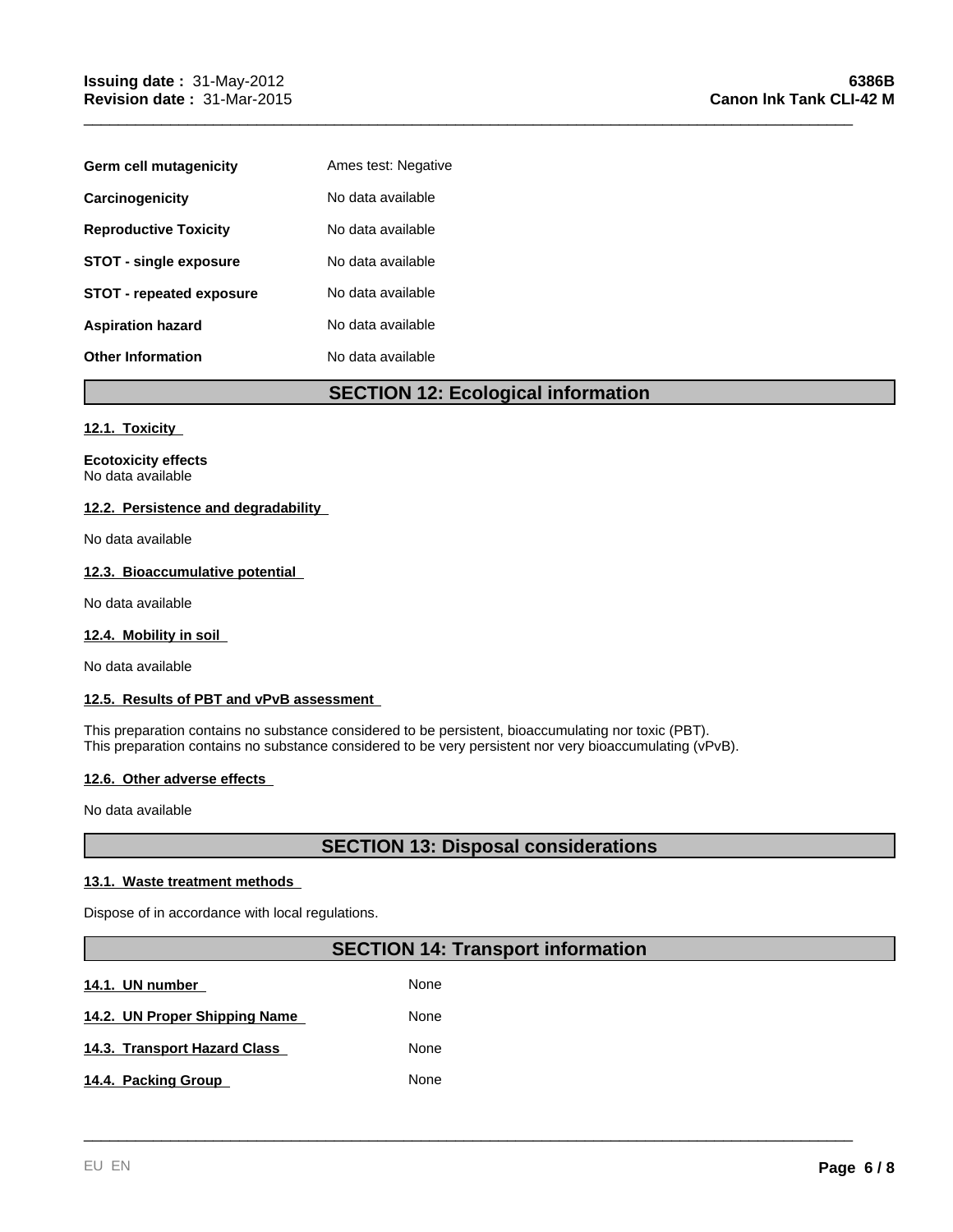**14.5. Environmental Hazards** No special environmental precautions required.

\_\_\_\_\_\_\_\_\_\_\_\_\_\_\_\_\_\_\_\_\_\_\_\_\_\_\_\_\_\_\_\_\_\_\_\_\_\_\_\_\_\_\_\_\_\_\_\_\_\_\_\_\_\_\_\_\_\_\_\_\_\_\_\_\_\_\_\_\_\_\_\_\_\_\_\_\_\_\_\_\_\_\_\_\_\_\_\_\_

**14.6. Special Precautions for users** None

14.7. Transport in bulk according to Annex II of Not Applicable **MARPOL 73/78 and the IBC Code** 

## **SECTION 15: Regulatory information**

#### **15.1. Safety, health and environmental regulations/legislation specific for the substance or mixture**

| (EC) No 1907/2006 Authorisation | Not regulated |
|---------------------------------|---------------|
| (EC) No 1907/2006 Restriction   | Not regulated |
| (EC) No 1005/2009               | Not regulated |
| (EC) No 850/2004                | Not regulated |
| (EU) No 649/2012                | Not regulated |
| <b>Other Information</b>        | None          |

#### **15.2. Chemical safety assessment**

None

### **SECTION 16: Other information**

#### **Full text of R-phrases referred to under sections 2 and 3**

R36 - Irritating to eyes

#### **Risk Combination Phrases**

R51/53 - Toxic to aquatic organisms, may cause long-term adverse effects in the aquatic environment

#### **Full text of H-Statements referred to under sections 2 and 3**

H319 - Causes serious eye irritation

H411 - Toxic to aquatic life with long lasting effects

#### **Key literature references and sources for data**

- World Health Organization International Agency for Research on Cancer, IARC Monographs on the Evaluation on the Carcinogenic Risk of Chemicals to Humans

- EU Directive 1999/45/EC

- EU Regulation (EC) No 1907/2006, (EC) No 1272/2008, (EC) No 1005/2009, (EC) No 850/2004, (EU) No 649/2012

#### **Key or legend to abbreviations and acronyms used in the safety data sheet**

- PBT: Persistent, Bioaccumulative and Toxic
- vPvB: very Persistent and very Bioaccumulative
- SVHC: Substances of Very High Concern
- IARC: International Agency for Research on Cancer

- EU OEL: Occupational exposure limits at Community level under Directive 2004/37/EC, 98/24/EC, 91/322/EEC, 2000/39/EC, 2006/15/EC and 2009/161/EU.

\_\_\_\_\_\_\_\_\_\_\_\_\_\_\_\_\_\_\_\_\_\_\_\_\_\_\_\_\_\_\_\_\_\_\_\_\_\_\_\_\_\_\_\_\_\_\_\_\_\_\_\_\_\_\_\_\_\_\_\_\_\_\_\_\_\_\_\_\_\_\_\_\_\_\_\_\_\_\_\_\_\_\_\_\_\_\_\_\_

- TWA: Time Weighted Average
- STEL: Short Term Exposure Limit
- CBI: Confidential Business Information

| <b>Issuing date:</b>  | 31-May-2012      |
|-----------------------|------------------|
| <b>Revision date:</b> | 31-Mar-2015      |
| <b>Revision Note</b>  | Entirely revised |

**This product falls under (EC) No 1907/2006 Article 31-3.**